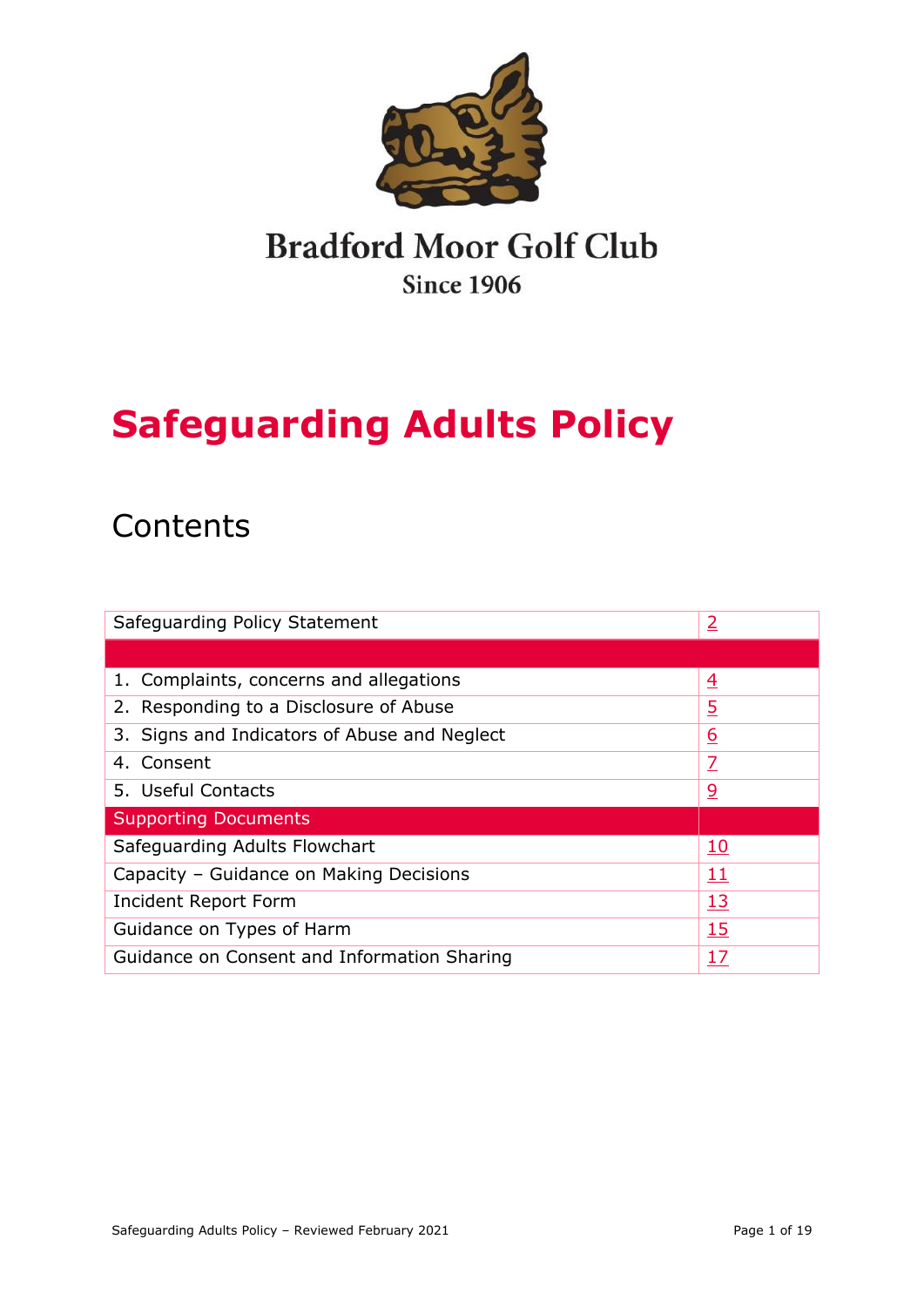## Safeguarding Adults Policy

## <span id="page-1-0"></span>**Introduction**

Bradford Moor Golf Club is committed to creating and maintaining a safe and positive environment for all individuals involved in golf.

Safeguarding duties apply to an adult who:

- Has needs for care and support (whether or not the local authority is meeting any of those needs) and;
- Is experiencing, or is at risk of, abuse or neglect; and;
- As a result of those care and support needs is unable to protect themselves from either the risk of, or the experience of, abuse or neglect.

## Principles in relation to adults at risk

The Care and Support Statutory Guidance Section 14.13 sets out the following six key principles which underpin all adult safeguarding work:

- Empowerment: People being supported and encouraged to make their own decisions and informed consent.
- Prevention: It is better to take action before harm occurs.
- Proportionality: The least intrusive response appropriate to the risk presented.
- Protection: Support and representation for those in greatest need.
- Partnership: Local solutions through services working with their communities. Communities have a part to play in preventing, detecting and reporting neglect and abuse.
- Accountability: Accountability and transparency in delivering safeguarding.

**Making safeguarding personal** is the concept that adult safeguarding should be person led and outcome focused. It engages the person in a conversation about how best to respond to their safeguarding situation in a way that enhances involvement, choice and control. As well as improving quality of life, well-being and safety.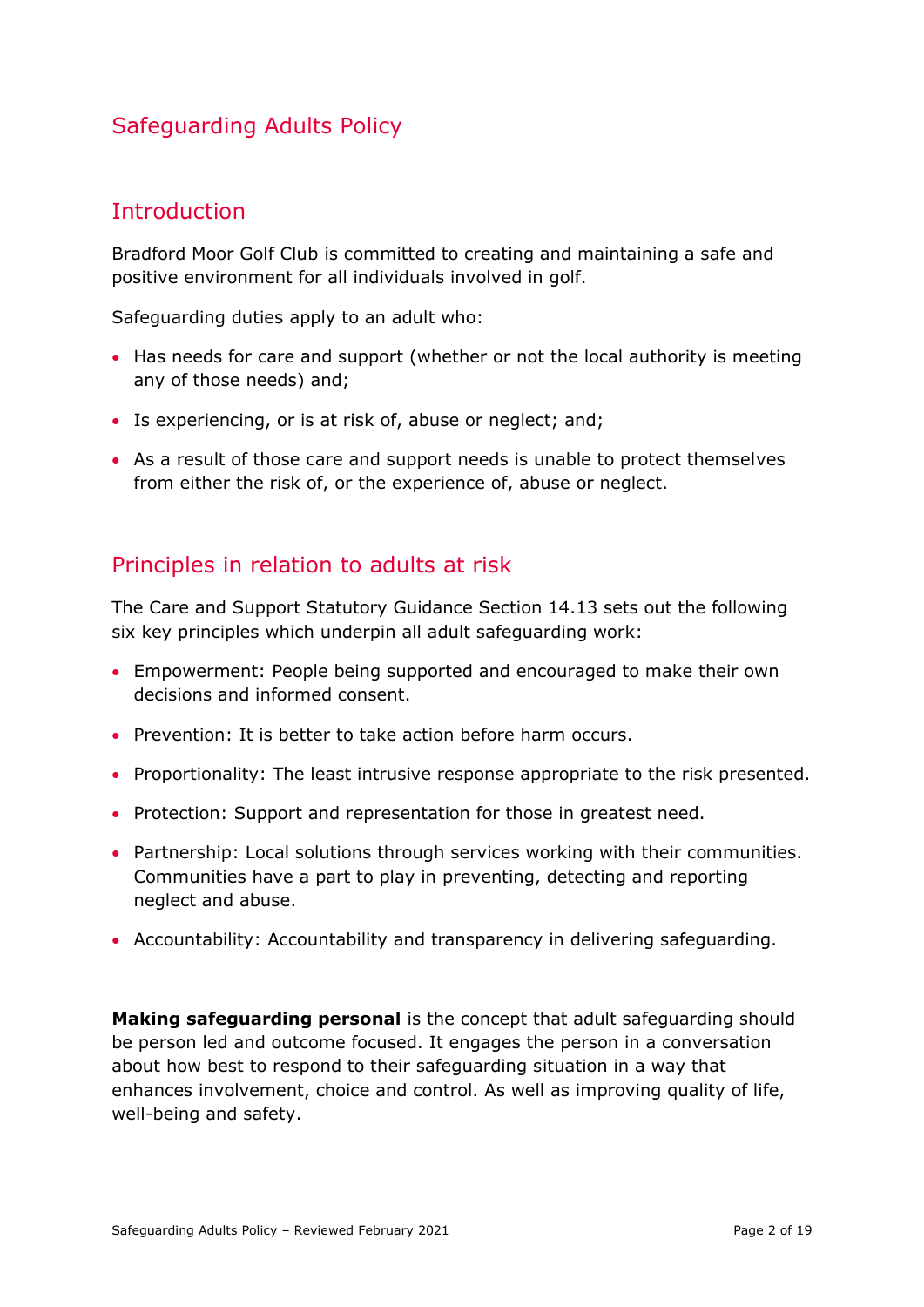Wherever possible discuss safeguarding concerns with the adult to get their view of what they would like to happen and keep them involved in the safeguarding process, seeking their consent to share information outside of the organisation where necessary.

The principles of the Mental Capacity Act 2005 (MCA) state that every individual has the right to make their own decisions and provides the framework for this to happen.

In addition, Bradford Moor Golf Club recognises the following principles which underpin our work with all groups and individuals who may have additional needs for support and protection:

- It is every adult's right to be protected from abuse irrespective of their age, gender identity, faith or religion, culture, ethnicity, sexual orientation, background, economic position, marital status, disability or level of ability.
- All staff and volunteers share the responsibility for the protection of adults at risk and will show respect and understanding for their rights, safety and welfare.
- The additional vulnerability of disabled adults (including those with invisible disabilities, learning and communication differences) is recognised.
- Allegations of abuse or concerns about the welfare of any adult will be treated seriously and will be responded to swiftly and appropriately.
- Bradford Moor Golf Club recognises the role and responsibilities of the statutory agencies in safeguarding adults and is committed to complying with the procedures of the Local Safeguarding Adults Boards.
- Confidentiality will be maintained appropriately at all times and the adult's safety and welfare must be the overriding consideration when making decisions on whether or not to share information about them.
- Bradford Moor Golf Club will support all adults to understand their roles and responsibilities with regards to safeguarding and protecting adults at risk, including the responsibility to report all concerns in line with the Bradford Moor Golf Club safeguarding adults policy and procedures.
- All participants involved in golfing activities have the right to be listened to with respect and to be heard.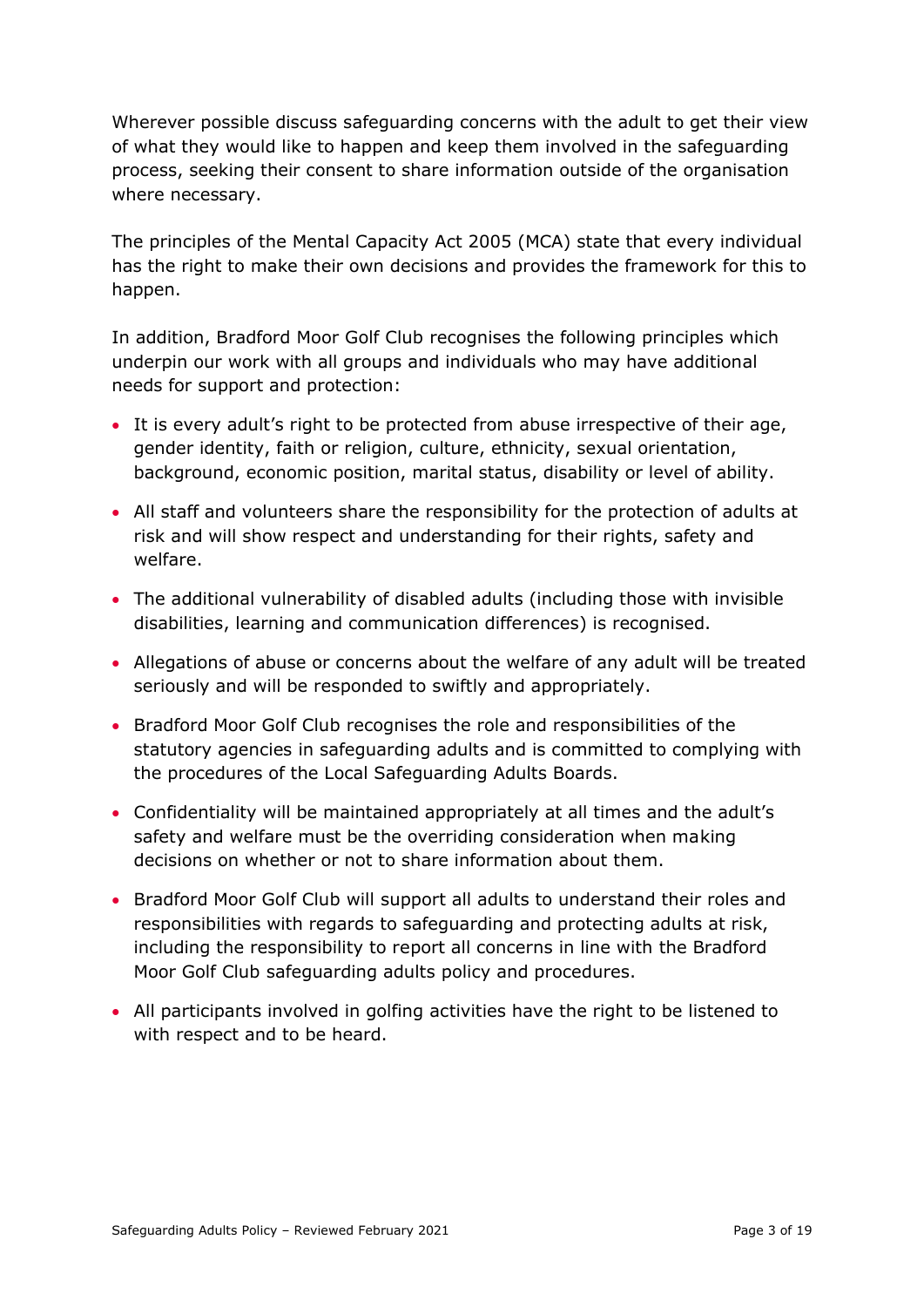## Guidance and legislation

The practices and procedures within this policy are based on the principles contained within the UK and legislation and Government Guidance and have been developed to complement the Safeguarding Adults Boards policy and procedures, and take the following into consideration:

- The Care Act 2014
- The Protection of Freedoms Act 2012
- Domestic Violence, Crime and Victims (Amendment Act 2012
- The Equality Act 2010
- The Safeguarding Vulnerable Groups Act 2006
- Mental Capacity Act 2005
- Sexual Offences Act 2003
- The Human Rights Act 1998
- The Data Protection Act 2018

### Responsibilities and implementation

Bradford Moor Golf Club will seek to promote the principles of safeguarding by:

- Reviewing Bradford Moor Golf Club policy and procedures every three years or whenever there is a major change in legislation.
- Giving guidance on appropriate recruitment procedures to assess the suitability of volunteers and staff working with vulnerable groups.
- Following procedures to report welfare concerns and allegations about the behaviour of adults and ensure that all staff, volunteers, parents and participants, including children, are aware of these procedures.
- Directing club staff, volunteers & coaches to appropriate safeguarding training and learning opportunities, where this is appropriate to their role.

### <span id="page-3-0"></span>1. Complaints, concerns and allegations

**1.1** As a player, parent, carer, member of staff or volunteer you may be concerned about the welfare of an adult, become aware that abuse or poor practice is taking place, suspect abuse or poor practice may be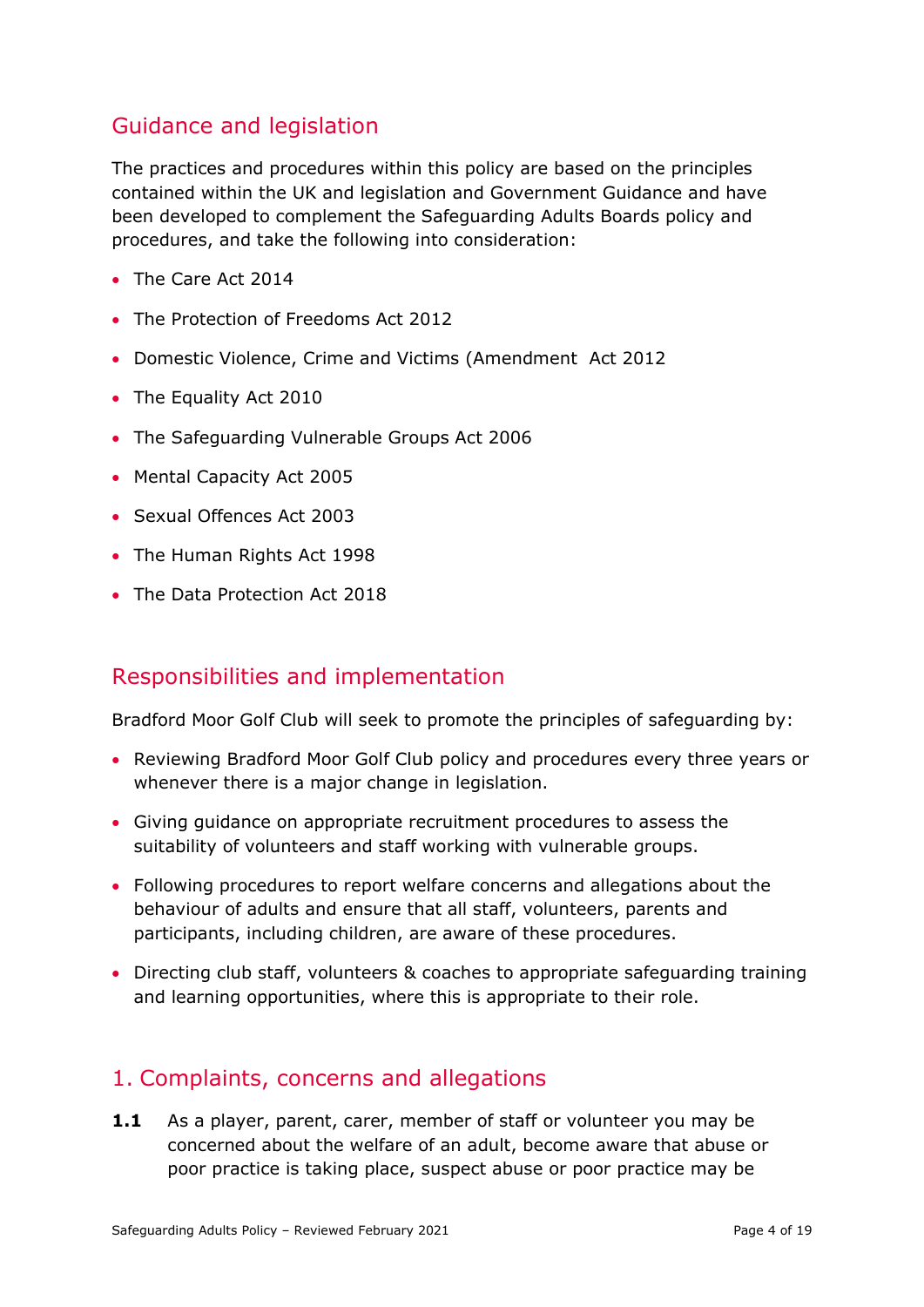occurring or be told about something that may be abuse or poor practice. These concerns should be brought to the attention of the England Golf Lead Safeguarding Officer without delay.

- **1.2** The person reporting the concern is not required to decide whether abuse has occurred, but simply has a duty to pass on their concerns and any relevant information tel: 01526 351824. All concerns will be treated in confidence. Details should only be shared on a 'need to know' basis with those who can help with the management of the concern.
- **1.3** Concerns will be recorded on an Incident Report Form and sent to England Golf Lead Safeguarding Officer and retained confidentially. The Lead Safeguarding Officer will assist with completion of this form if required, tel 01526 351824.
- **1.4** Bradford Moor Golf Club will work with England Golf, counties and other external agencies to take appropriate action where concerns relate to potential abuse or serious poor practice. Bradford Moor Golf Club disciplinary procedures will be applied and followed where possible.
- **1.5** Safeguarding adults at risk requires everyone to be committed to the highest possible standards of openness, integrity and accountability. Bradford Moor Golf Club supports an environment where staff, volunteers, parents/carers and the public are encouraged to raise safeguarding concerns. Anyone who reports a legitimate concern to the organisation (even if their concerns subsequently appear to be unfounded) will be supported. All concerns will be taken seriously.
- **1.6** It is important when considering your concern that you also consider the needs and wishes of the person at risk.

## <span id="page-4-0"></span>2. Responding to disclosure of abuse

- **2.1** If an adult indicates that they are being abused the person receiving the information should:
	- Stay Calm
	- Listen carefully to what is said, allowing the adult to continue at their own pace, and take it seriously.
	- Explain that it is likely the information will have to be shared with othersdo not promise to keep secrets.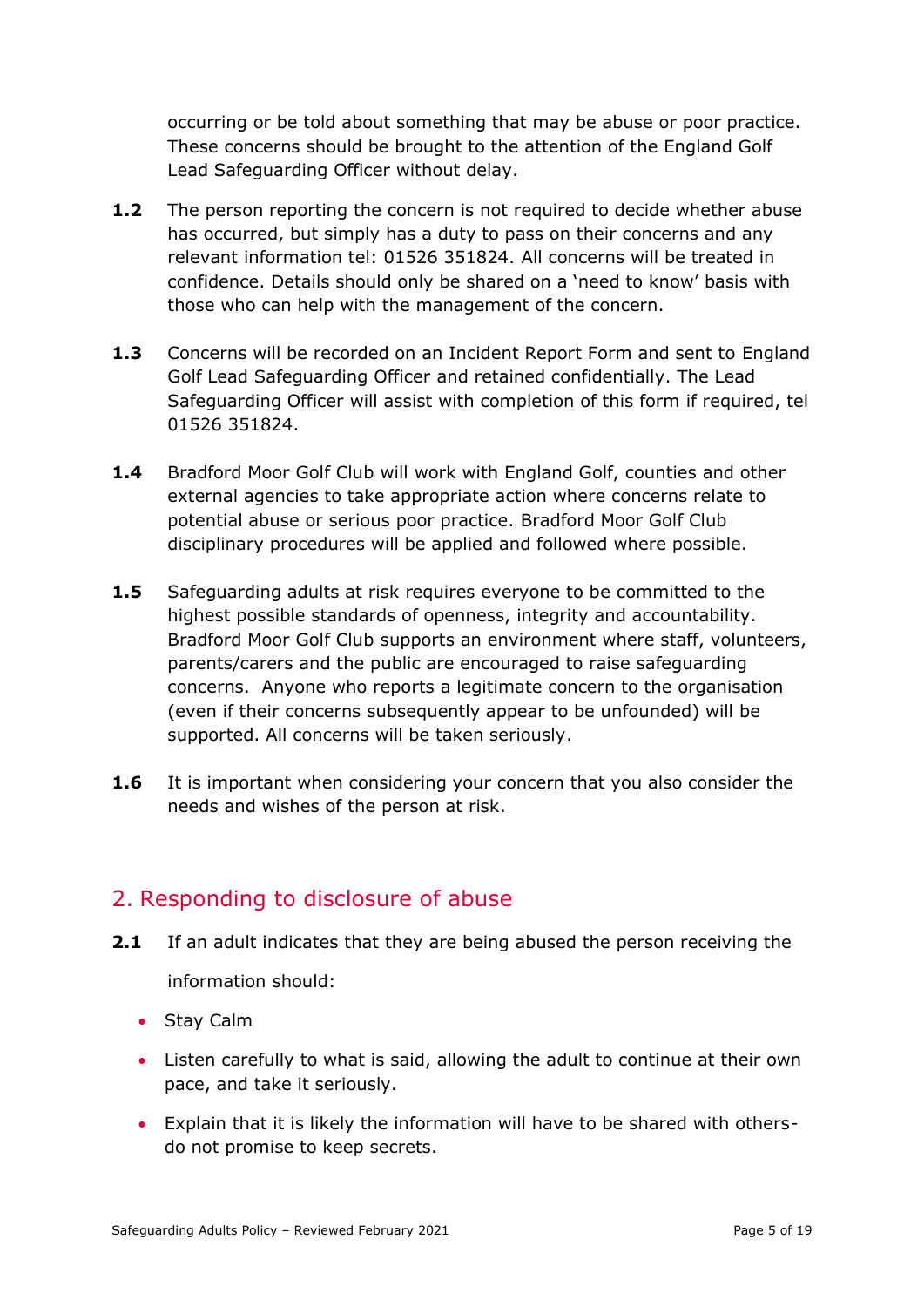- Keep questions to a minimum, only ask questions if you need to identify/ clarify what the person is telling you. Take care to distinguish between fact, observation, allegation and opinion. It is important that the information you have is accurate.
- Reassure the person that they have done the right thing in revealing the information.
- Ask them what they would like to happen next.
- Explain what you would like to do next and ask if they are happy for you to share the information in order for you to help them. As long as it does not increase the risk to the individual, you should explain to them that it is your duty to share your concern with your Lead Safeguarding Officer.
- Record in writing what was said using the adult's own words as soon as possible
- **2.2** DO NOT:
	- Dismiss the concern.
	- Panic or allow shock or distaste to show.
	- Probe for more information than is offered.
	- Make promises that cannot be kept.
	- Conduct an investigation of the case.
	- Make negative comments about the alleged perpetrator.

If the matter is urgent and relates to the immediate safety of an adult at risk then contact the police immediately. Complete and Incident Form and copy it to the England Golf Lead Safeguarding Officer within 24 hours.

### <span id="page-5-0"></span>3. Signs and indicators of abuse and neglect

- **3.1** Abuse can take place in any context. Abuse may be inflicted by anyone. Players, members, staff, volunteers or coaches may suspect that an adult is being abused or neglected outside of the club setting. There are many signs and indicators that may suggest someone is being abused or neglected, these include but are not limited to:
	- Unexplained bruises or injuries or lack of medical attention when an injury is present.
	- Person has belongings or money going missing.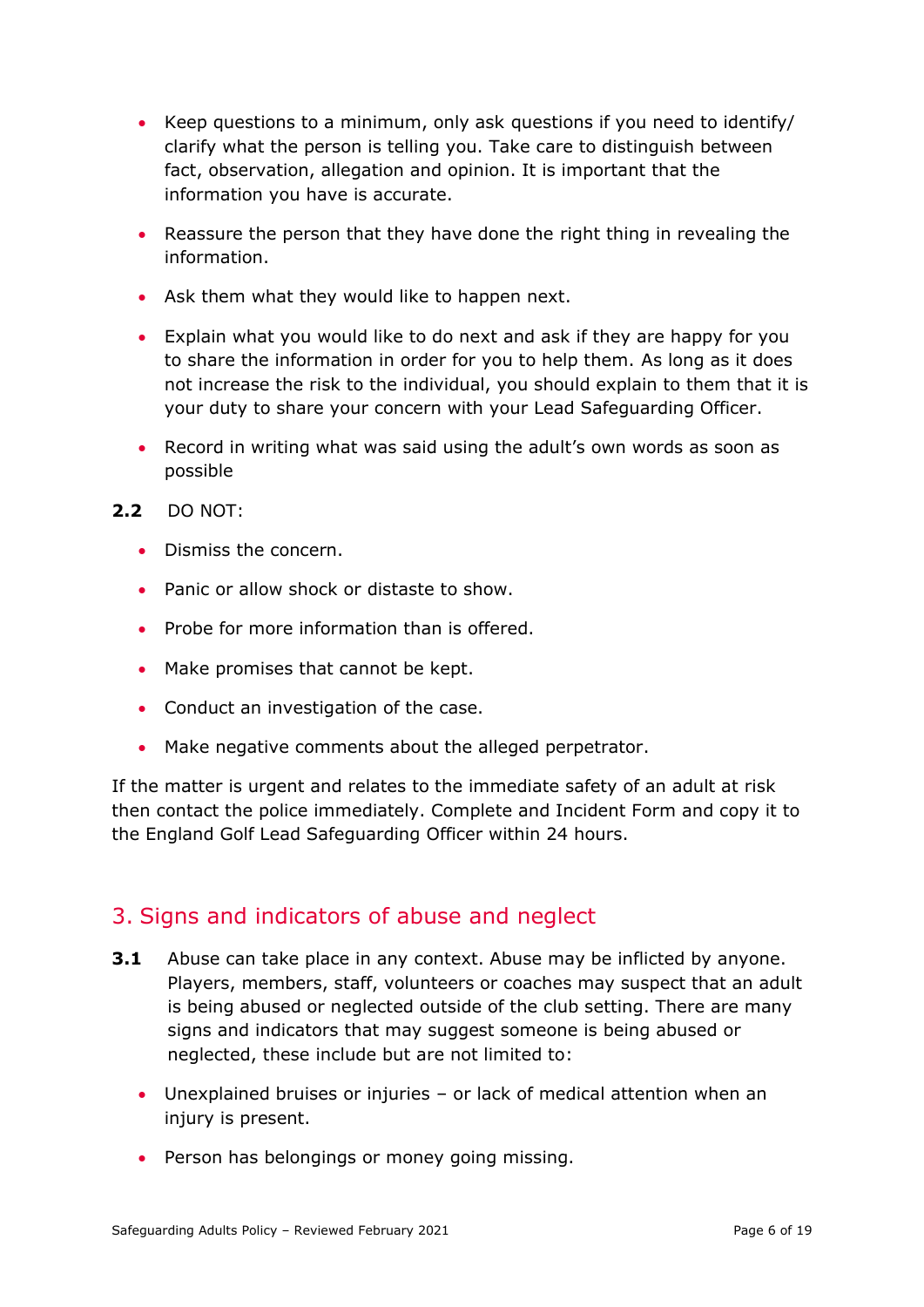- Person is not attending / no longer enjoying their sessions.
- Someone losing or gaining weight / an unkempt appearance. A change in the behaviour or confidence of a person.
- Self-harm.
- A fear of a particular group or individual.
- They may tell you / another person they are being abused i.e. a disclosure.

## <span id="page-6-0"></span>4. Consent

- **4.1** The Care Act 2014 statutory guidance advises that the first priority in safeguarding should always be to ensure the safety and well-being of the adult.
- **4.2** Adults have a general right to independence, choice and selfdetermination including control over information about themselves.
- **4.3** Bradford Moor Golf Club does not expect staff, coaches or volunteers to support an adult who is felt to be vulnerable or at risk through their decision making process but expects them to inform England Golf without delay so that they can clearly define the various options to help support the adult at risk to make a decision about their safety. As long as it does not increase the risk to the individual, it should be explained to them that it is their duty to share their concern with the England Golf Lead Safeguarding Officer. Consent is not required to seek guidance or share information with the National Governing Body.
- **4.4** Adults may not give their consent to the sharing of safeguarding information outside of the organisation for a number of reasons. For example, they may be unduly influenced, coerced or intimidated by another person, they may be frightened of reprisals, they may fear losing control, they may not trust social services or other partners or they may fear that their relationship with the abuser will be damaged. Reassurance and appropriate support may help to change their view on whether it is best to share information.
- **4.5** Those seeking to support the adult should consider the following:
	- Explore the reasons for the adult's objections what are they worried about?
	- Explain the concern and why you think it is important to share the information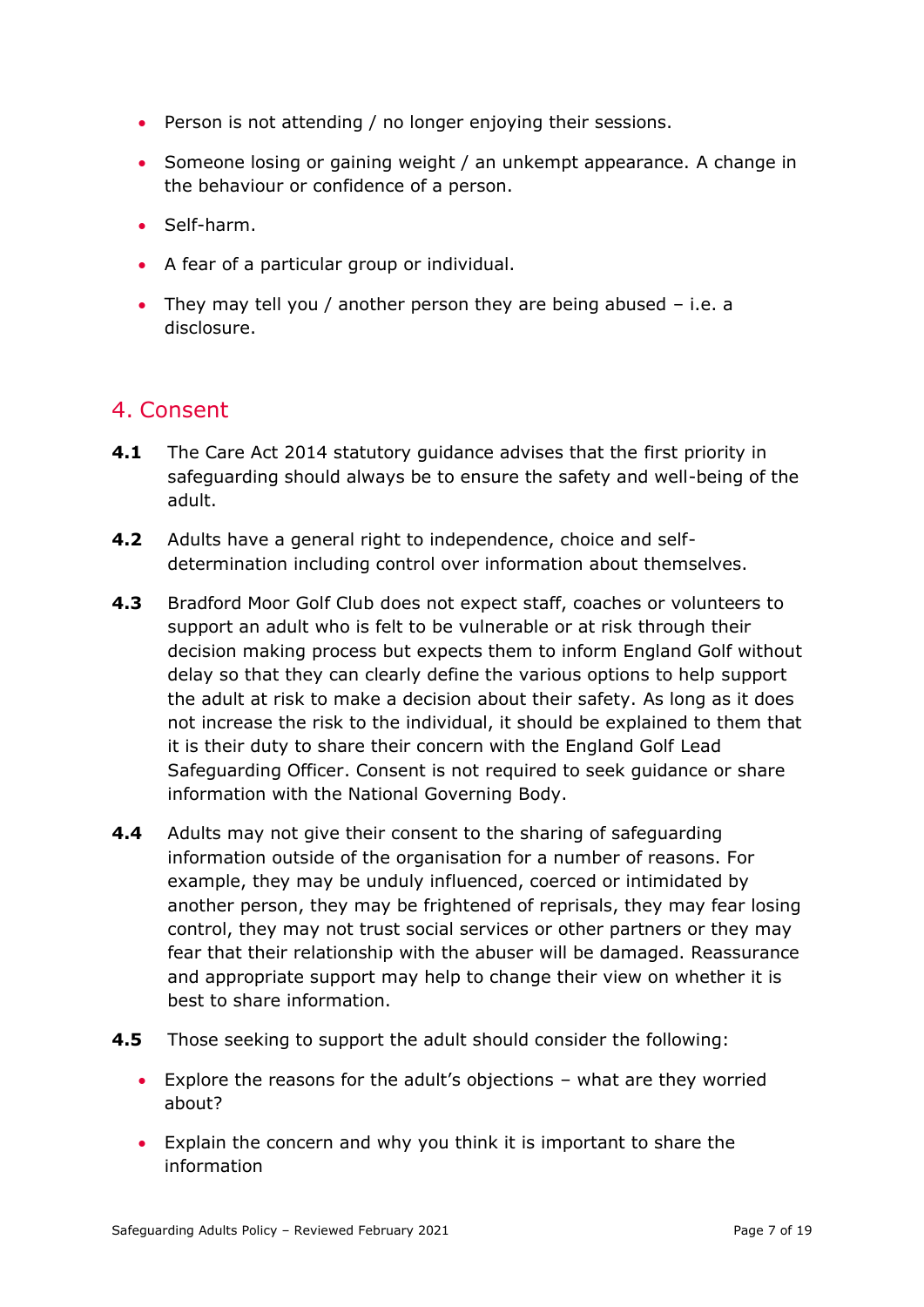- Tell the adult with whom you may be sharing the information with and why
- Explain the benefits, to them or others, of sharing information could
- they access better help and support?
- Discuss the consequences of not sharing the information could someone come to harm?
- Reassure them that the information will not be shared with anyone who does not need to know
- Reassure them that they are not alone and that support is available to them.
- **4.6** If the adult continues to refuse intervention to support them with a safeguarding concern, or requests that information about them is not shared with other safeguarding partners their wishes should be respected.
- **4.7** However, there are a number of circumstances where those seeking to support the adult can reasonably override such a decision, including but not limited to:
	- It appears that the adult lacks the mental capacity to make that decision (this must be properly explored and further guidance should be sought from the England Golf Lead Safeguarding Officer)
	- Emergency or life-threatening situations may warrant the sharing of relevant information with the emergency services without consent
	- Other people are, or may be, at risk, including children
	- A serious crime has been committed / may be prevented
	- Individuals in a Position of Trust are implicated
- **4.7.1** In such circumstances, it is important to keep a careful record of the decision-making process and guidance should be sought from the England Golf Lead Safeguarding Officer. Legal advice will be sought where appropriate. If the decision is to take action without the adult's consent, then unless it is unsafe to do so, the adult should be informed that this is being done and of the reasons why.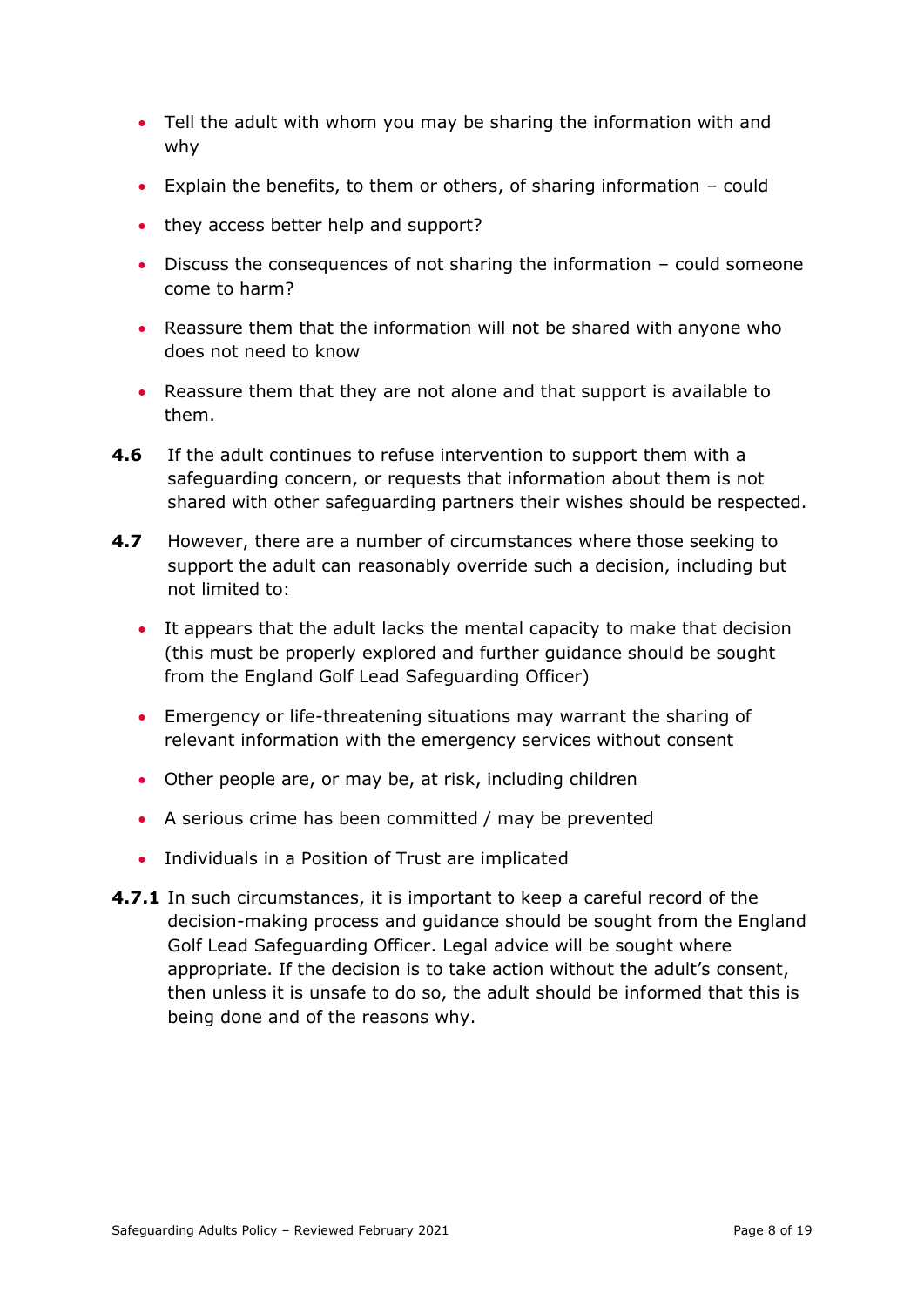## <span id="page-8-0"></span>5. Useful Contacts

England Golf Useful Contacts

| <b>Name</b>                         | <b>Address</b>                                                                                                        | <b>Number and email</b>                      |
|-------------------------------------|-----------------------------------------------------------------------------------------------------------------------|----------------------------------------------|
| Lead Safeguarding<br><b>Officer</b> | <b>England Golf</b><br><b>National Golf Centre</b><br>The Broadway<br>Woodhall Spa<br>Lincolnshire<br><b>LN10 6PU</b> | 01526 351824<br>safeguarding@englandgolf.org |

#### Local Contacts

| <b>Name</b>                                                                                                | <b>Address</b>                                                      | <b>Number and email</b>                              |
|------------------------------------------------------------------------------------------------------------|---------------------------------------------------------------------|------------------------------------------------------|
| <b>Bradford</b><br>Metropolitan<br><b>District Council's</b><br>Multi-Agency<br>Safeguarding Hub<br>(MASH) | <b>Britannia House</b><br>1 Hall Ings<br><b>Bradford</b><br>BD1 1HX | 01274 431077 (Mon-Fri)<br>01274 431010 (out of hours |

#### National Contacts

| Name                                                                 | <b>Website</b>        | <b>Number and email</b>                              |
|----------------------------------------------------------------------|-----------------------|------------------------------------------------------|
| Ann Craft Trust -<br>Safeguarding<br>Adults in Sport and<br>Activity | www.anncrafttrust.org | 0115 951 5400<br>Ann-Craft<br>Trust@nottingham.ac.uk |
| Samaritans                                                           |                       | 01522 782333                                         |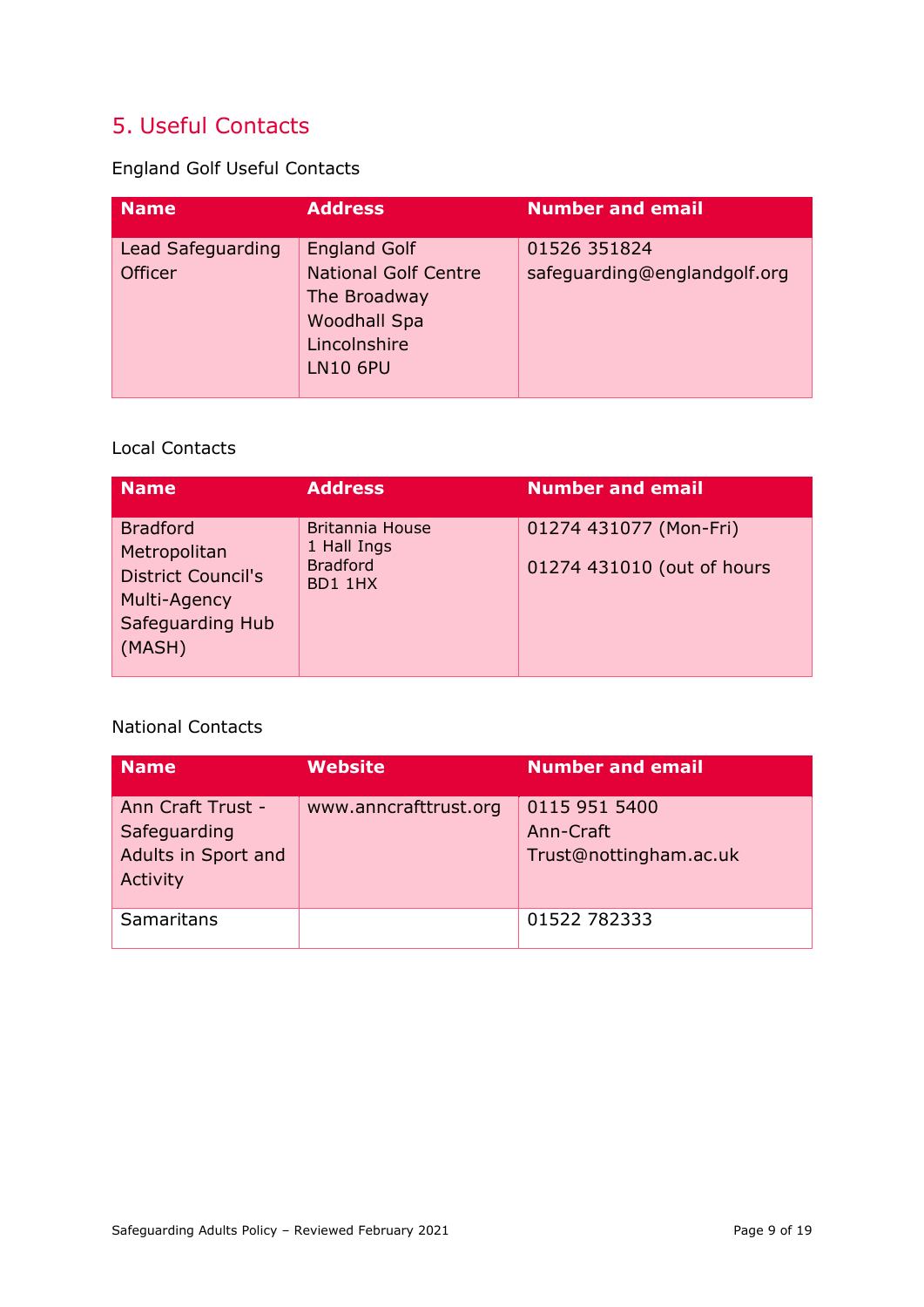## <span id="page-9-0"></span>Safeguarding Adults Flowchart What to do if you have a concern about an adult?



## **Remember**

It is not your duty to investigate concerns about an adult but do not ignore them – talk to the adult if possible and get in touch with someone within your organisation or the local authority for advice.

\* If for any reason a Club Welfare Officer is not in post or is unavailable a principle of least delay is important. Please contact the England Golf Lead Safeguarding Officer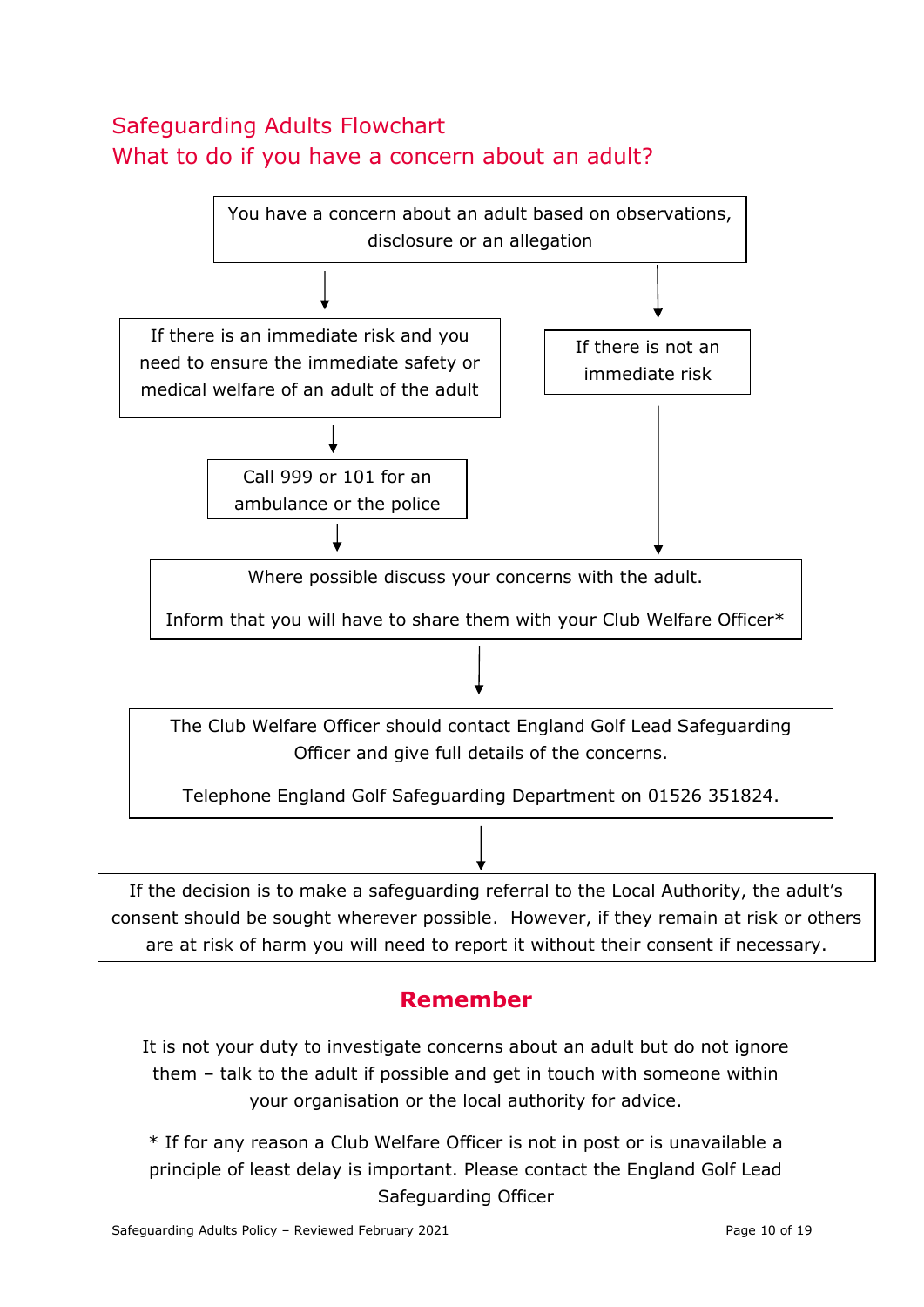## <span id="page-10-0"></span>Bradford Moor Golf Club

## Capacity – Guidance on Making Decisions

The issue of capacity or decision making is a key one in safeguarding adults. It is useful for organisations to have an overview of the concept of capacity.

We make many decisions every day, often without realising. We make so many decisions that it's easy to take this ability for granted.

But some people are only able to make some decisions, and a small number of people cannot make any decisions. Being unable to make a decision is called "lacking capacity".

To make a decision we need to:

- Understand information
- Remember it for long enough
- Think about the information
- Communicate our decision

A person's ability to do this may be affected by things like learning disability, dementia, mental health needs, acquired brain injury, and physical ill health.

The Mental Capacity Act 2005 (MCA) states that every individual has the right to make their own decisions and provides the framework for this to happen.

The MCA is about making sure that people over the age of 16 have the support they need to make as many decisions as possible.

The MCA also protects people who need family, friends, or paid support staff to make decisions for them because they lack capacity to make specific decisions.

Our ability to make decisions can change over the course of a day**.**

Here are some examples that demonstrate how the timing of a question can affect the response:

- A person with epilepsy may not be able to make a decision following a seizure.
- Someone who is anxious may not be able to make a decision at that point.
- A person may not be able to respond as quickly if they have just taken some medication that causes fatigue.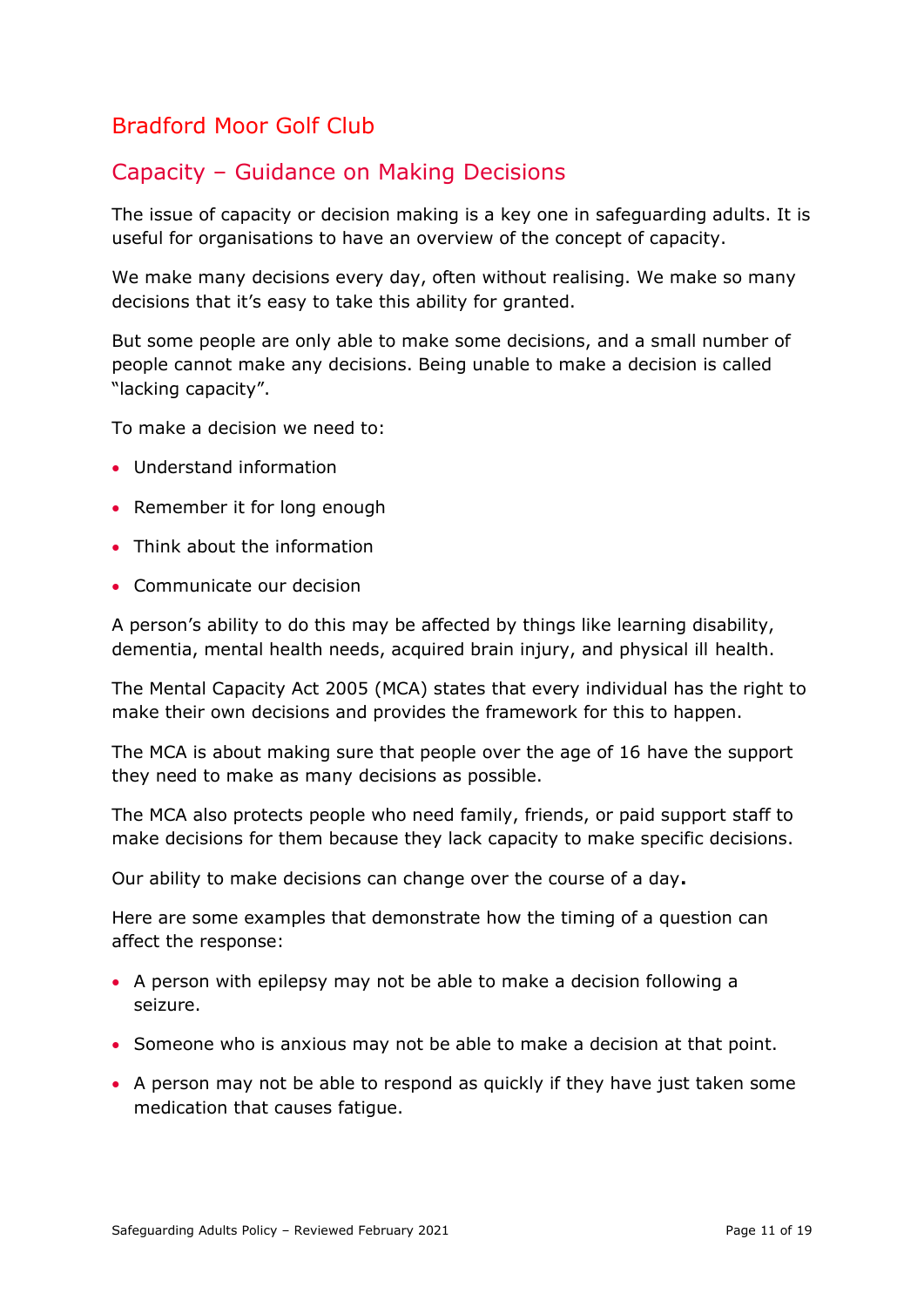In each of these examples, it may appear as though the person cannot make a decision. But later in the day, presented with the same decision, they may be able to at least be involved.

The MCA recognises that capacity is decision-specific, so no one will be labelled as entirely lacking capacity. The MCA also recognises that decisions can be about big life-changing events, such as where to live, but equally about small events, such as what to wear on a cold day.

To help you to understand the MCA, consider the following five points:

- **1.** Assume that people are able to make decisions, unless it is shown that they are not. If you have concerns about a person's level of understanding, you should check this with them, and if applicable, with the people supporting them.
- **2.** Give people as much support as they need to make decisions. You may be involved in this – you might need to think about the way you communicate or provide information, and you may be asked your opinion.
- **3.** People have the right to make unwise decisions. The important thing is that they understand the implications. If they understand the implications, consider how risks might be minimised.
- **4.** If someone is not able to make a decision, then the person helping them must only make decisions in their "best interests". This means that the decision must be what is best for the person, not for anyone else. If someone was making a decision on your behalf, you would want it to reflect the decision you would make if you were able to.
- **5.** Find the least restrictive way of doing what needs to be done.

## Remember

- You should not discriminate or make assumptions about someone's ability to make decisions, and you should not pre-empt a "best-interests" decision merely on the basis of a person's age, appearance, condition, or behaviour.
- When it comes to decision-making, you could be involved in a minor way, or asked to provide more detail. The way you provide information might influence a person's ultimate decision. A person may be receiving support that is not in line with the MCA, so you must be prepared to address this.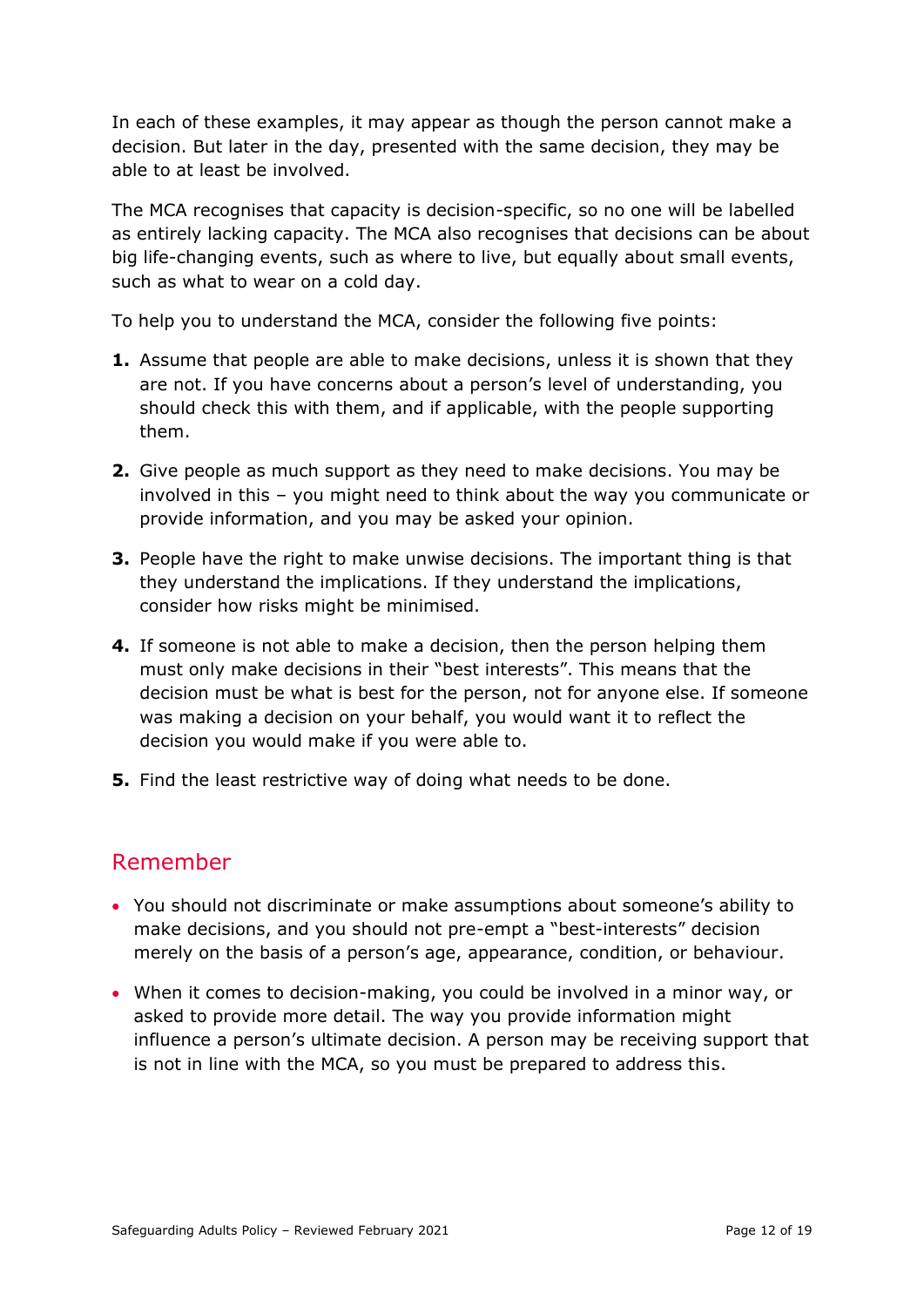## <span id="page-12-0"></span>Incident Report Form

| Recorder's Name: |               |
|------------------|---------------|
| Address:         |               |
| Post Code:       | Telephone No: |

| Name of Identified Adult: |               |
|---------------------------|---------------|
| Address:                  |               |
| Post Code:                | Telephone No: |

| <b>Complainant's Name:</b> |               |
|----------------------------|---------------|
| Address:                   |               |
| Post Code:                 | Telephone No: |

| Details of the allegations: [include: date; time; location; and nature of the<br>incident.] |
|---------------------------------------------------------------------------------------------|
| Additional information: [include: witnesses; corroborative statements; etc.]                |
|                                                                                             |
|                                                                                             |
|                                                                                             |
|                                                                                             |
| Have you discussed your concerns with the adult? What are their views?                      |
|                                                                                             |
|                                                                                             |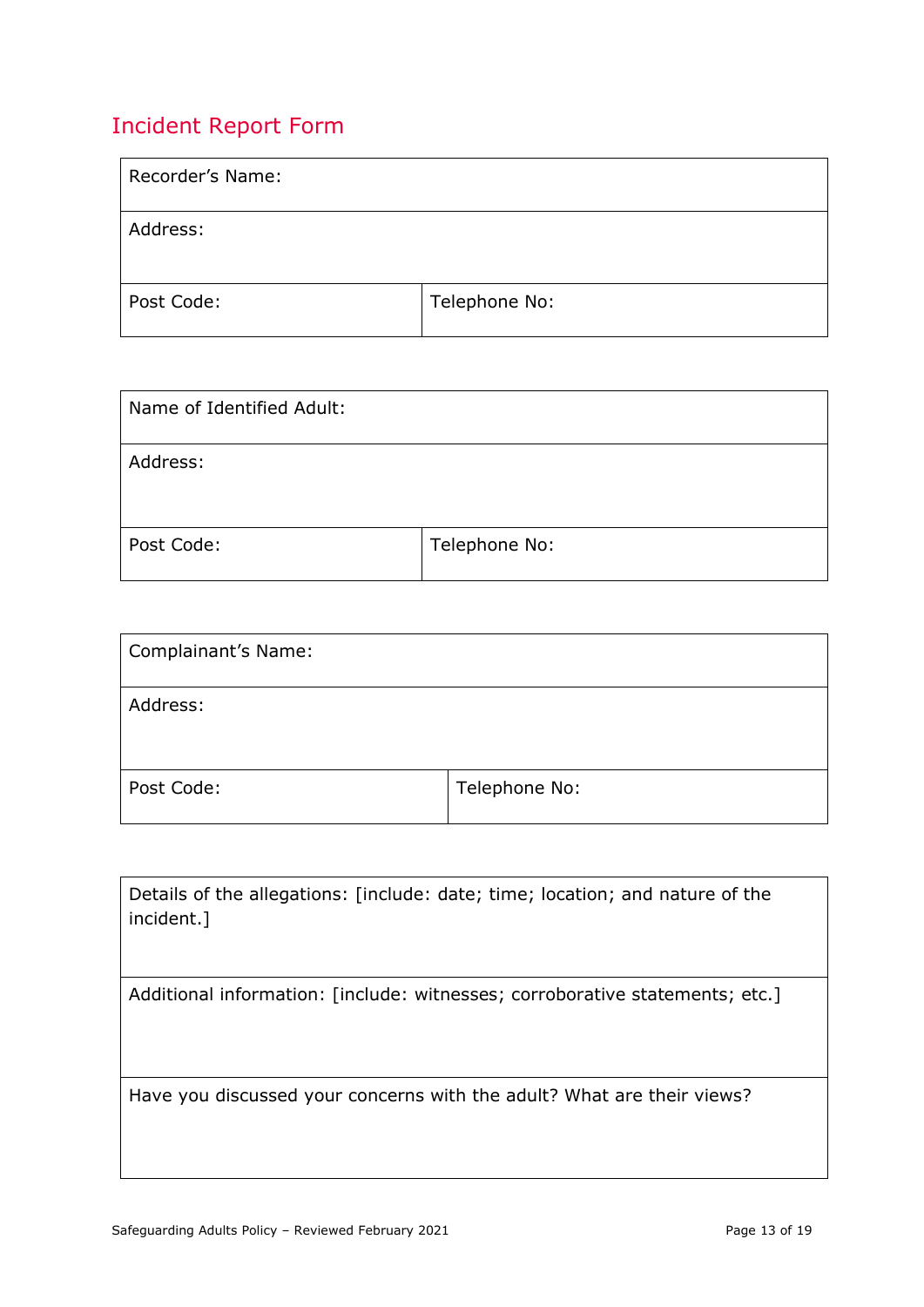| England Golf Safeguarding department notified (01526 351824) |  |
|--------------------------------------------------------------|--|
|--------------------------------------------------------------|--|

Case Number (if allocated):

Name of person spoken to:

Date: Time: Time: The Solution of the Solution of the Solution of the Time: Time:

Action taken:

Date: Time: Time: The Solution of the Solution of the Solution of the Time: Time:

Signature of Recorder:

Signature of Complainant:

#### **Data protection:**

England Golf Safeguarding Department may use the information in this form (together with other information they obtain as a result of any investigation) to investigate the alleged incident and to take whatever action is deemed appropriate, in accordance with their Safeguarding Adults Policy and Procedures.

Strict confidentiality will be maintained and information will only be shared on a "need to know" basis in the interests of safeguarding. This may involve disclosing certain information to a number of organisations and individuals including relevant clubs and County bodies, individuals that are the subject of an investigation and/or Statutory agencies such as the Police and Adult Social Care.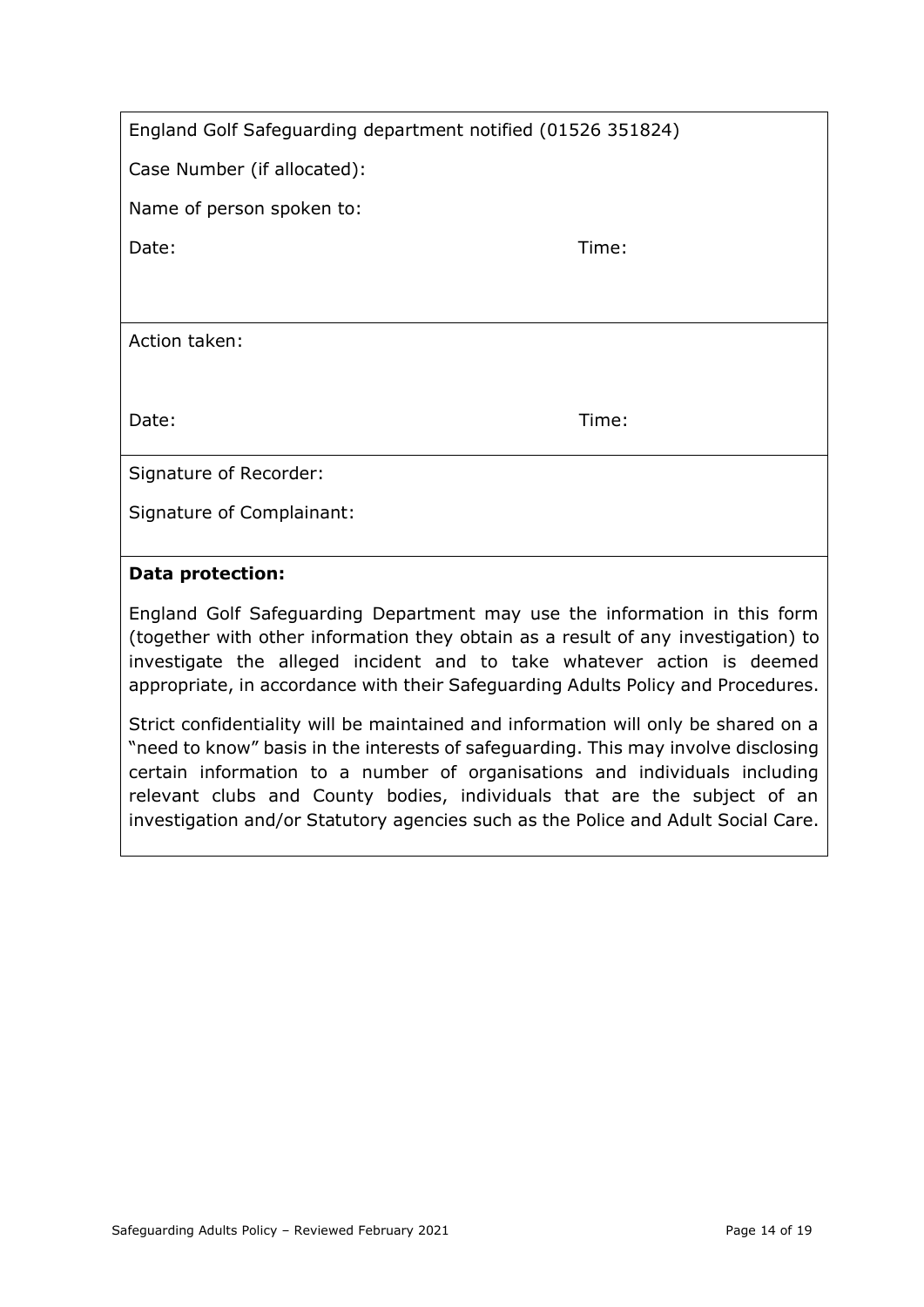## <span id="page-14-0"></span>Bradford Moor Golf Club

### Guidance on types of harm

#### **The Care Act 2014 recognises 10 categories of abuse that may be experienced by adults.**

#### **Self-neglect**

This covers a wide range of behaviour: neglecting to care for one's personal hygiene, health or surroundings and includes behaviour such as hoarding.

#### **Modern Slavery**

This encompasses slavery, human trafficking, forced labour and domestic servitude.

#### **Domestic Abuse**

This includes psychological, physical, sexual, financial and emotional abuse perpetrated by anyone within a person's family. It also includes so called 'honour' based violence.

#### **Discriminatory**

Discrimination is abuse which centres on a difference or perceived difference particularly with respect to race, gender or disability or any of the protected characteristics of the Equality Act.

#### **Organisational**

This includes neglect and poor care practice within an institution or specific care setting such as a hospital or care home, for example, or in relation to care provided in one's own home. This may range from one off incidents to on-going ill-treatment. It can be through neglect or poor professional practice as a result of the structure, policies, processes and practices within an organisation.

#### **Physical**

This includes hitting, slapping, pushing, kicking, misuse of medication, restraint or inappropriate sanctions.

#### **Sexual**

This includes rape, indecent exposure, sexual harassment, inappropriate looking or touching, sexual teasing or innuendo, sexual photography, subjection to pornography or witnessing sexual acts, indecent exposure and sexual assault or sexual acts to which the adult has not consented or was pressured into consenting.

#### **Financial or material**

This includes theft, fraud, internet scamming, coercion in relation to an adult's financial affairs or arrangements, including in connection with wills, property, inheritance or financial transactions, or the misuse or misappropriation of property, possessions or benefits.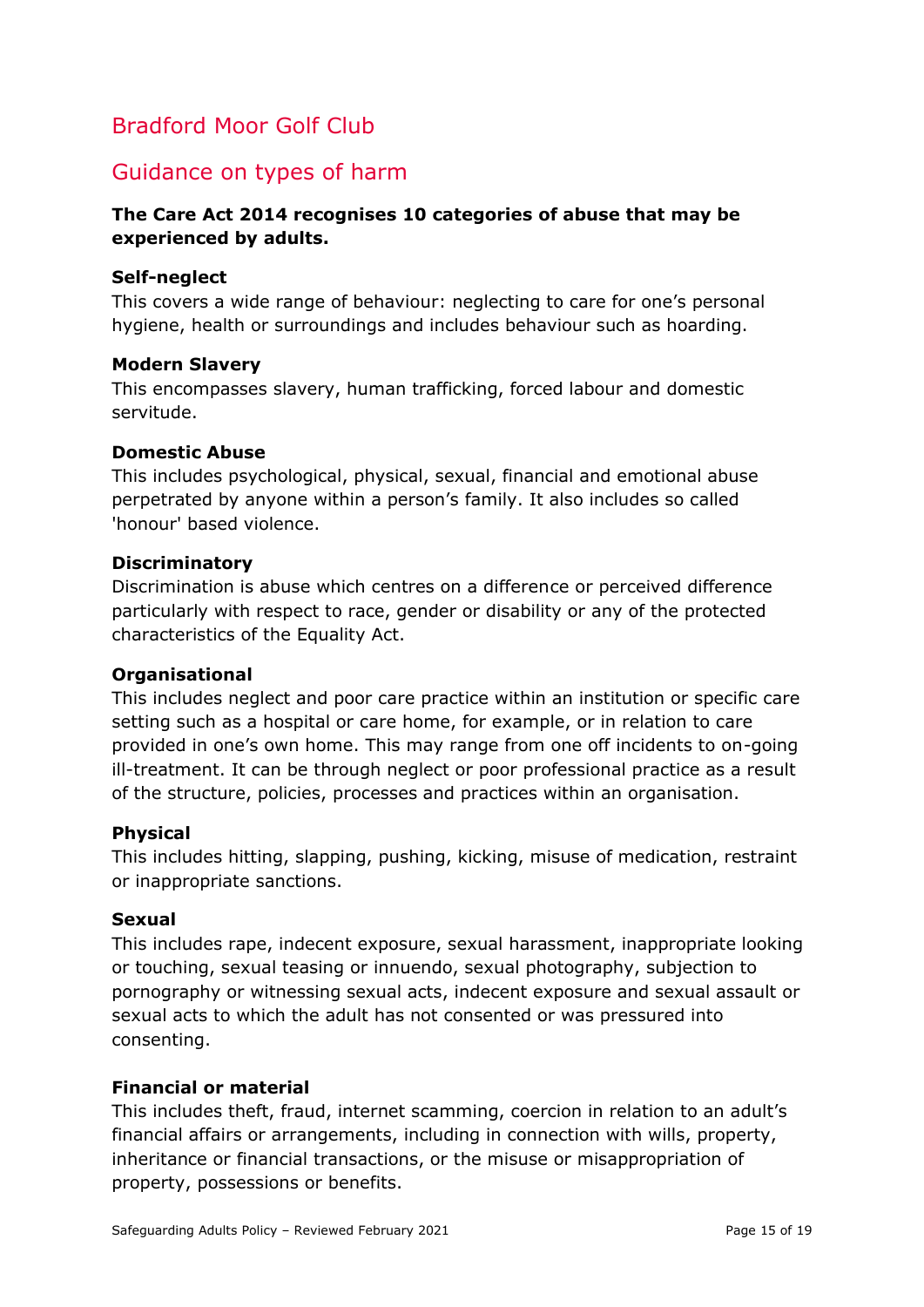#### **Neglect/Acts of omission**

This includes ignoring medical or physical care needs, failing to provide access to appropriate health social care or educational services, the withholding of the necessities of life, such as medication, adequate nutrition and heating.

#### **Emotional or psychological**

This includes threats of harm or abandonment, deprivation of contact, humiliation, blaming, controlling, intimidation, coercion, harassment, verbal abuse, isolation or withdrawal from services or supportive

#### **Not included in the Care Act 2014 but also relevant to safeguarding adults in sport and physical activity:**

#### **Cyber Bullying**

Cyberbullying occurs when someone repeatedly makes fun of another person online or repeatedly picks on another person through emails or text messages, or uses online forums with the intention of harming, damaging, humiliating or isolating another person. It can be used to carry out many different types of bullying (such as racist bullying, homophobic bullying, or bullying related to special educational needs and disabilities) but instead of the perpetrator carrying out the bullying face-to-face, they use technology as a means to do it.

#### **Forced marriage**

This is a term used to describe a marriage in which one or both of the parties are married without their consent or against their will. A forced marriage differs from an arranged marriage, in which both parties consent to the assistance of a third party in identifying a spouse. The Anti-social Behaviour, Crime and Policing Act 2014 make it a criminal offence to force someone to marry.

#### **Mate Crime**

A 'mate crime' is when vulnerable people are befriended by members of the community who go on to exploit and take advantage of them. It may not be an illegal act but still has a negative effect on the individual. Mate Crime is carried out by someone the adult knows and often happens in private. In recent years there have been a number of Serious Case Reviews relating to people with a learning disability who were murdered or seriously harmed by people who purported to be their friend.

#### **Radicalisation**

The aim of radicalisation is to attract people to their reasoning, inspire new recruits and embed their extreme views and persuade vulnerable individuals of the legitimacy of their cause. This may be direct through a relationship, or through social media.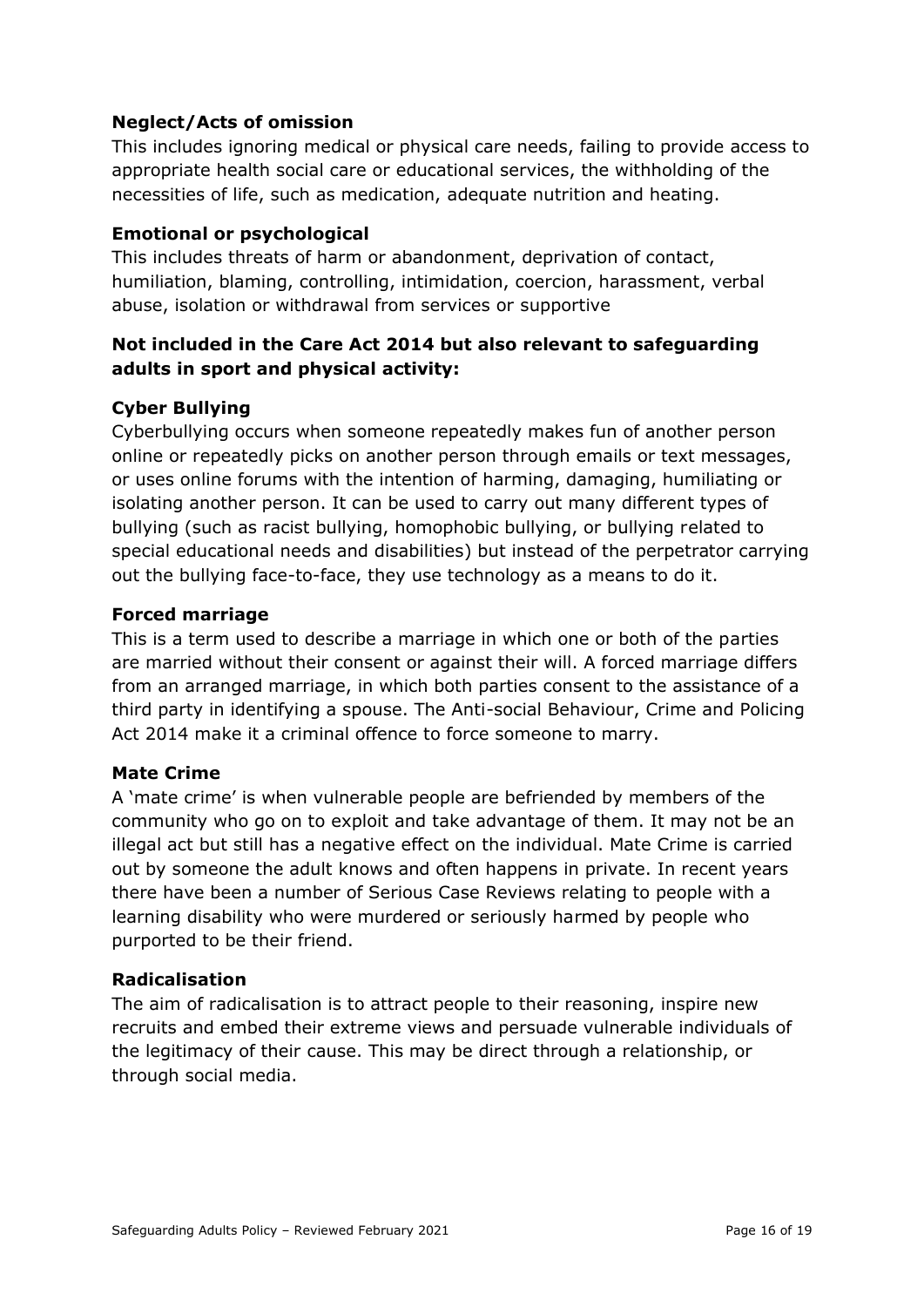## <span id="page-16-0"></span>Bradford Moor Golf Club

## Consent and Information Sharing

Workers and volunteers within sports and physical activity organisations should always share safeguarding concerns in line with their organisation's policy, usually with their safeguarding lead or welfare officer in the first instance, except in emergency situations. As long as it does not increase the risk to the individual, the worker or volunteer should explain to them that it is their duty to share their concern with their safeguarding lead or welfare officer.

The safeguarding lead or welfare officer will then consider the situation and plan the actions that need to be taken, in conjunction with the adult at risk and in line with the organisation's policy and procedures and local safeguarding adults board policy and procedures.

To make an adult safeguarding referral you need to call the local safeguarding adults team. This may be part of a MASH (Multi*-*Agency Safeguarding Hub). A conversation can be had with the safeguarding adults team without disclosing the identity of the person in the first instance. If it is thought that a referral needs to be made to the safeguarding adults team, consent should be sought where possible from the adult at risk.

Individuals may not give their consent to the sharing of safeguarding information with the safeguarding adults team for a number of reasons. Reassurance, appropriate support and revisiting the issues at another time may help to change their view on whether it is best to share information.

If they still do not consent, then their wishes should usually be respected. However, there are circumstances where information can be shared without consent such as when the adult does not have the capacity to consent, it is in the public interest because it may affect other people or a serious crime has been committed. This should always be discussed with your safeguarding lead and the local authority safeguarding adults team.

If someone does not want you to share information outside of the organisation or you do not have consent to share the information, ask yourself the following questions:

- Is the adult placing themselves at further risk of harm?
- Is someone else likely to get hurt?
- Has a criminal offence occurred? This includes: theft or burglary of items, physical abuse, sexual abuse, forced to give extra money for lessons (financial abuse) or harassment.
- Is there suspicion that a crime has occurred?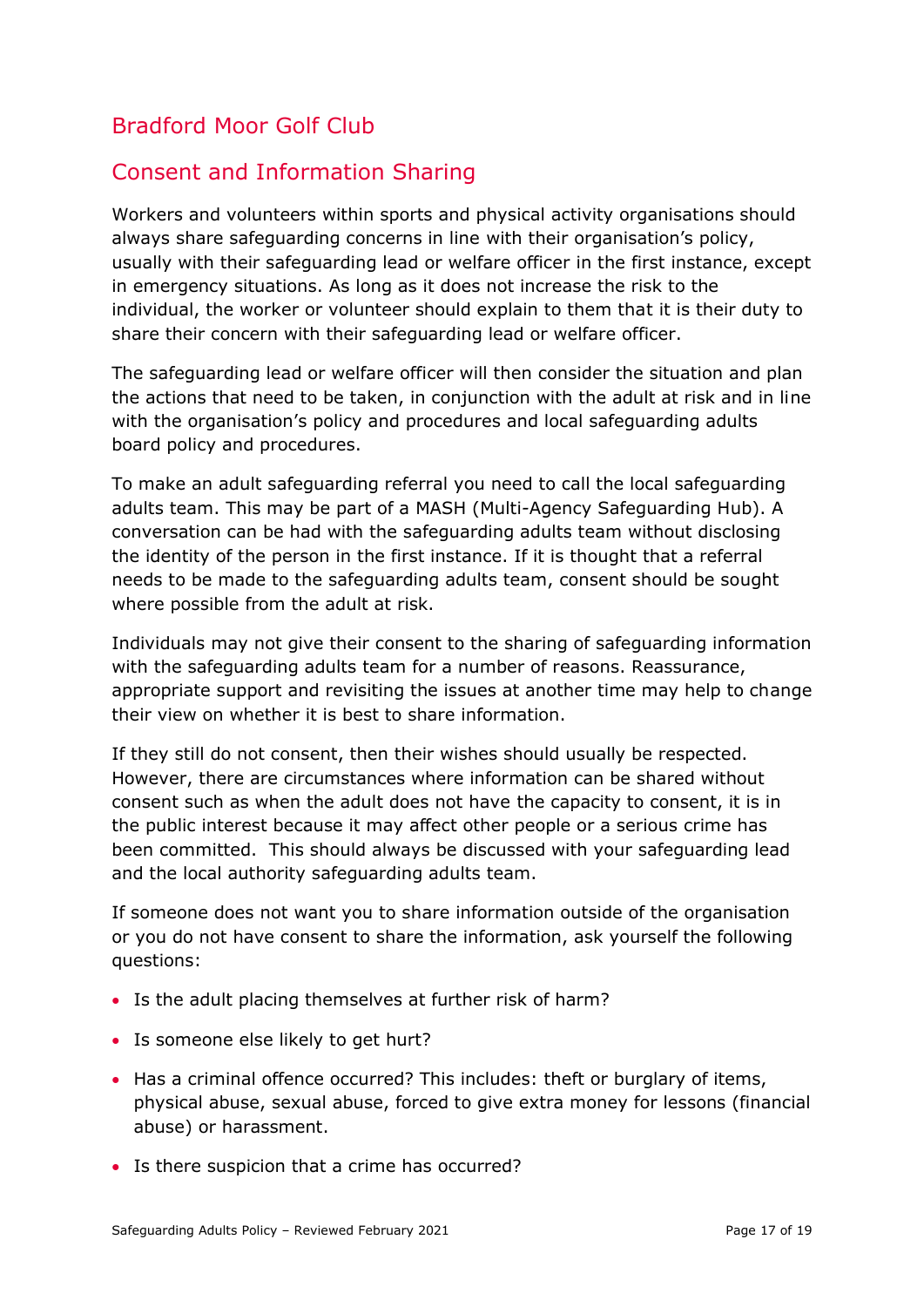If the answer to any of the questions above is 'yes' - then you can share without consent and need to share the information.

When sharing information there are seven Golden Rules that should always be followed.

- **1.** Seek advice if in any doubt
- **2.** Be transparent The Data Protection Act (DPA) is not a barrier to sharing information but to ensure that personal information is shared appropriately; except in circumstances where by doing so places the person at significant risk of harm.
- **3.** Consider the public interest Base all decisions to share information on the safety and well-being of that person or others that may be affected by their actions.
- **4.** Share with consent where appropriate Where possible, respond to the wishes of those who do not consent to share confidential information. You may still share information without consent, if this is in the public interest.
- **5.** Keep a record Record your decision and reasons to share or not share information.
- **6.** Accurate, necessary, proportionate, relevant and secure Ensure all information shared is accurate, up-to-date; necessary and share with only those who need to have it.
- **7.** Remember the purpose of the Data Protection Act (DPA) is to ensure personal information is shared appropriately, except in circumstances where by doing so may place the person or others at significant harm.

Please contact Bradford Moor Golf Club Welfare Officers below,